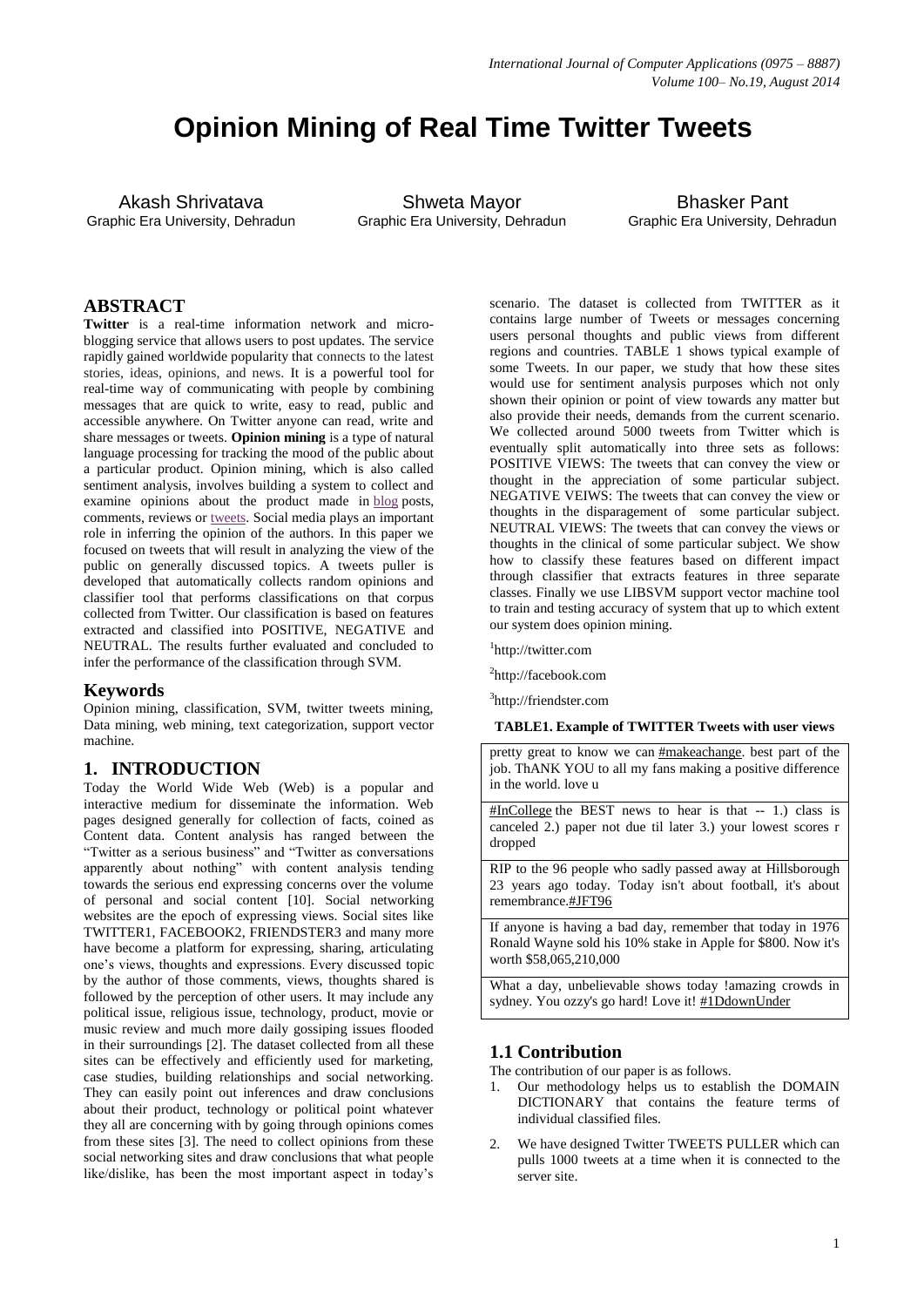3. We develop a CLASSIFIER TOOL that classify collected corpus tweets from twitter into respected category which would automatically store as per their feature in separate files. After the classification computational linguistic analysis is done. We can also build sentiment classification system based on features extraction. We conduct experimental evaluations to produce real time results on a set of real twitter tweets posted to prove that our technique is efficient enough and performs better than previously proposed methods.

# **1.2 Organizations**

The remaining paper is as follows divided into further section. In section 2, we discuss what are the material and tools we have used for the extraction of tweets, training and testing data. In section 3, we give the explanation of approach for collecting the corpora and its classification. Further experimental evaluations performed by LIBSVM shown in section 4. Finally we conclude our paper about our work.

# **2. RELATED WORK**

Opinion mining became a research interest due to extensive usage of social networking web. People tremendously generate data on web in the form of opinion, reviews etc. Opinion mining had been broadly explained in [12]. In this study, authors describe existing techniques developed for retrieval of data from huge repository of web. In opinion mining author of [13] build corpora of web-blog to determine user's mood and to perform sentiment analysis. They had taken emotions sign's as to indicate user sentiment. They used SVM learners for classification of sentiments of users and then analyzed various scenarios to conclude complete sentiment of document. Finally the last statement of document had been considered as the successful strategy. In [14] author used emoticons like smiley's, for happy or sad mood. They collected dataset from UseNet group containing these emoticons for expressing their sentiment. This collected dataset had been classified into two groups 'Positive'and 'Negative' samples. Emoticons trained classifiers i.e. SVM and NAÏVE BAYES were able to obtain upto 70% accuracy test upon this sample datasets.

# **3. MATERIAL AND TOOL USED**

## **3.1 Data used**

In my research work the main focus is on the Twitter tweets. They will be further use for mine opinion on the basis of features contain in the tweets extracted.

## SVM implementation- LIBSVM

LIBSVM is a library for Support Vector Machines (SVMs) developed by Vladimir Vapnik [8] at AT&T, SVMs quickly gained attention from the pattern recognition community due to a number of theoretical and computational merits [11]. A typical use of LIBSVM involves two steps: first, training a data set to obtain a model and second, using the model to predict information of a testing data set. LIBSVM is software developed by Chih-Chung chang and Chih-Jen Lin was used for determining the value of two parameters [C,  $\gamma$ ]. Our goal is to identify good  $[C, \gamma]$  so that classifier can be easily predict unknown data [i.e. testing data]. [7] LIBSVM is integrated software for Support Vector Classification, [C-SVC, nu-SVCl. It supports multiclass Classification, probability estimates, and parameter selection [6]. It provides a parameter selection tool using RBF kernel which is cross validation via grid search. A grid search had been performed on C and Gamma using an inbuilt module of libsvm tools as shown in figure 3. Pairs of C and Gamma are tried and which will be

best cross validated accuracy is picked. The performance of classifiers for classes of twitter comments divided as above will be determined by measuring accuracy.

# **4. APPROACH**

# **4.1 Corpus Collection**

We use Twitter API for collecting Tweets from Twitter<sup>1</sup>. The figure below shows how the tweets are collected and step by step explanation is given in the whole algorithm included further in paper.

| Keyword                        |  |
|--------------------------------|--|
| Facebook<br>$\sqrt{ }$ Twitter |  |
| File                           |  |
|                                |  |
|                                |  |
|                                |  |
|                                |  |
|                                |  |

**Figure 1: Twitter Tweets puller** 

As we can see in above figure we can fetch out tweets by clicking on fetch button as per keyword would have entered. We can fetch number of tweets we want as per requirement but there is limitation in Twitter API that it could able to extract 500 random tweets at a time. Twitter puller extract tweets from site that further will store into text file which can be then used for our purpose of opinion mining. Our tool had been developed in a way which can also able to extract tweets from twitter using Twitter API. This functionality of tool had been designed by keeping in concern that our current research work would be extended further.

# **4.2 Creating Domain Dictionary**

We have developed a domain dictionary that contains sets of all the feature terms extracted from those tweets through the Twitter. Then the extracted feature is then enabling us to map and classify into the individual text file as shown below in figure 2. The classifier then classifies these features into three classes defined as Positive, Negative and Neutral automatically and generating files separately for each feature category respectively as shown in figure. These files generated has been strictly follow particular format supported by our training and testing tool LIBSVM and containing threshold (occurrence of word indicating opinion in tweets) of words and their synonym containing in comment. This time we perform evaluation on the basis of some specific synonyms. How this whole work get done will show in further algorithm in 3.4. This pseudo code explains whole concept and approach hidden behind Twitter Tweets collection, feature extraction and classification.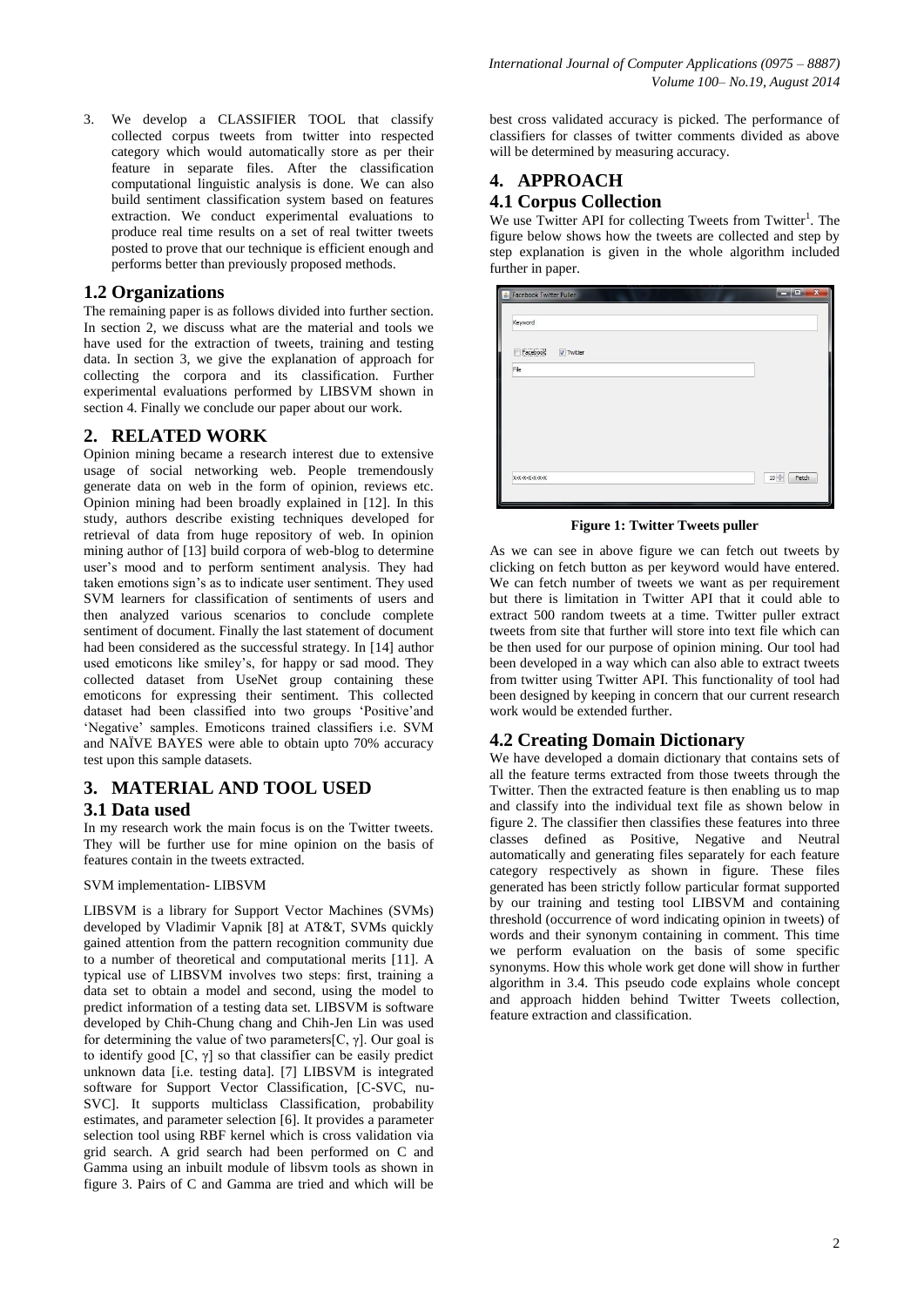|                      | Please Enter your comment here |  |  |
|----------------------|--------------------------------|--|--|
|                      |                                |  |  |
|                      |                                |  |  |
| <b>Generate File</b> |                                |  |  |

**Figure 2: Classifier that classifies features of Twitter Tweets separately**

## **4.3 Corpus analysis.**

Now we have testing file in particular format containing occurrence of word in tweets would shown its impact as Positive, Negative and Neutral. We use tool LIBSVM for analysis the extracted feature from twitter. LIBSVM then firstly perform training on testing file shown accuracy level of our mined data. It further does prediction to perform evaluation and experiments on different values. These results will further shown in next section.

## **4.4 Proposed Methodology**

## Step 1**: Corpus collection**

The first step is to collect the number of Tweets refers instances from Twitter.

#### Step 2: **Domain Dictionary**

Creation of the dictionary consisting feature terms relevant to the annotated classes predefined.

#### Step 3: **Extraction from Tweets Puller tool**

The Tweets puller tool enables us to fetch all the tweets from the twitter when connected to the server.

#### Step 4: **Classification from Classifier Tool**

The next step is to classify those collected tweets into subclasses as Positive, Negative and Neutral through the classifier tool. The classifier generally takes a single instance and then matches it with the features in domain dictionary containing some synonym of features. This mapping is done to generate the threshold frequency for each feature and automatically generate a text file of it.

#### Step 5: **Implementation of LIBSVM tool**

The generated text files is then processed in the LIBSVM tool that provides the accuracy rate for testing the classification which is further been trained and predict to be analyzed. The result of the training and predicting produces a contour graph shown in section 4.

#### Step 6: **Analyzing the results**

The final step is to analyze the results obtained from the contour graph and conclusions is drawn for the performance of the Classification.

The whole process done defined above will be concluded in following algorithm which clears the crystal picture of concept being used for our work:

## **5. RESULTS & DISCUSSIONS**

The performance of our system to classification of features mined from twitter has been determined bytraining and predicted our cross validation files. We train our file and get following contour graph as shown below. It demonstrates feature extracted from Twitter tweets and distinguished it among three subclasses we made. The best accuracy we got is 74.8268% as shown below after cross validation.

#### **Table 2. C and Gamma values for training set of twitter tweets with accuracies**

| Class    |    | Gamma     | Accuracy |
|----------|----|-----------|----------|
| Positive | 32 | 0.0078125 | 74.6269% |
| Negative | 20 | 0.0078125 | 68.6567% |
| Neutral  |    | J.:       | 74.6269% |

The tabulated value of C and Gamma for predicting different classes of features of twitter comments and for training dataset in given Table 2. Further, variation of C and Gamma values could provide more accuracy of training set. SVM models have a cost parameter, *C*, that controls the tradeoff between allowing training errors and forcing rigid margins. The γ parameter of the Gaussian kernel and the degree of polynomial kernel determine the flexibility of the resulting SVM in fitting the data. On using the RBF kernel with value of parameters  $[C= 8, \gamma = 0.0078125]$  an accuracy of 74% was obtained in distinguishing various tweets features classes from other two classes. The average accuracy of three classes is 70.592%. This proved that opinion and views posted on twitter contain impact of which could be categorized into three classes. The development of such concept will provide efficient method to classify all the opinions and views posted on twitter from different user. It will be further useful for analyzing comments and reviews that had been also found at many social websites.

#### A--.txt.scale



**Figure 3: Shown accuracy of tested corpus of twitter**

## **6. CONCLUSIONS**

The average accuracy of 70.5% was obtained in classifying various classes. The final conclusion drawn from this research work is we have developed method which is efficient and time saving to classify millions of tweets posted on twitter. These classified opinions will then become desired data to find the reviews of users regarding any issue belong to any category. It reduces the manual survey work that had been done for